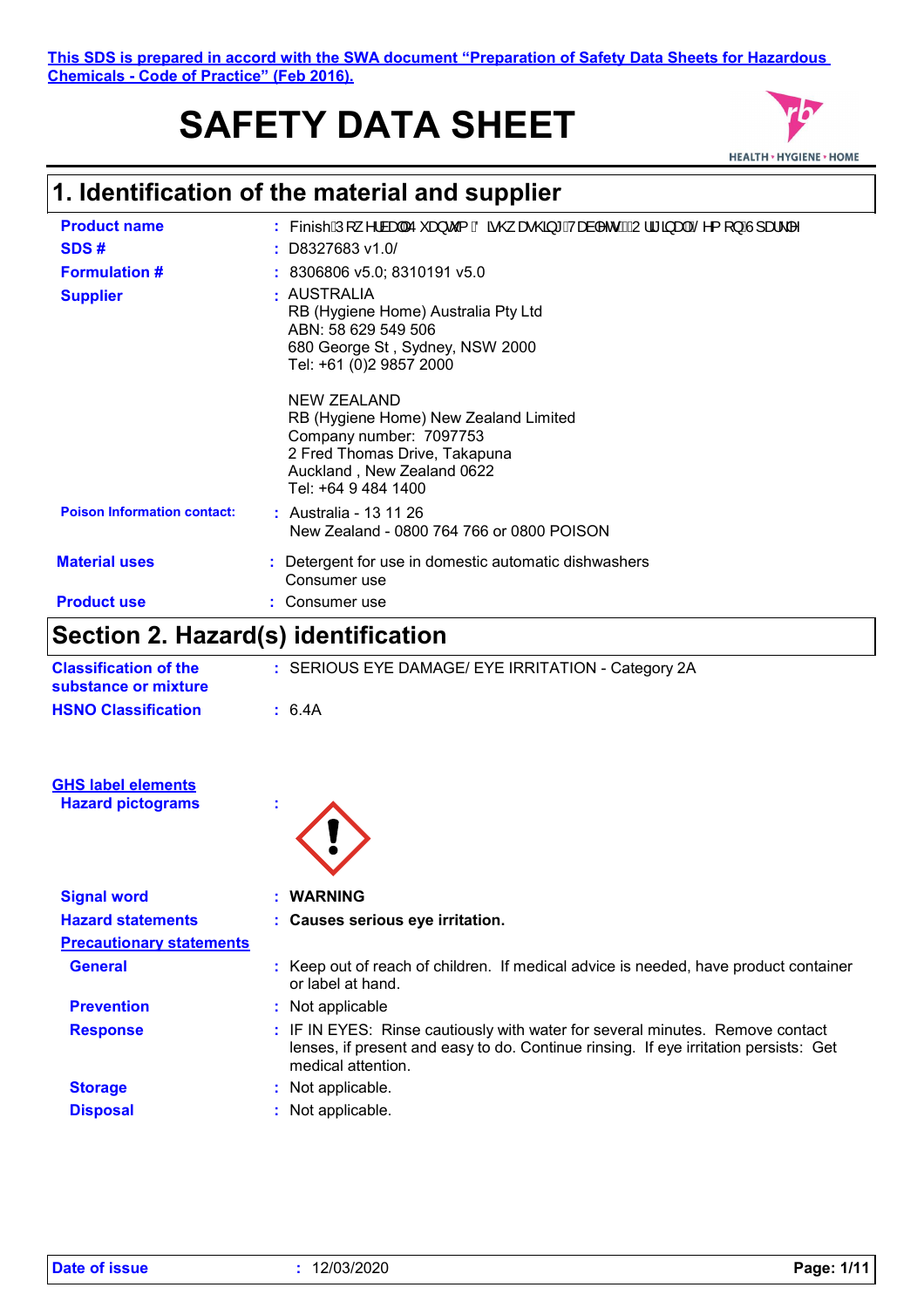### **Section 2. Hazard(s) identification**

**Supplemental label elements**

**:** Contains Subtilisin. May produce an allergic reaction.

**Other hazards which do not :** None known. **result in classification**

## **Section 3. Composition and ingredient information**

**Substance/mixture :**

: Mixture

| Ingredient name                                           | $\%$ (w/w) | <b>CAS number</b> |
|-----------------------------------------------------------|------------|-------------------|
| I sodium carbonate                                        | l≥10 - ≤30 | 497-19-8          |
| disodium carbonate, compound with hydrogen peroxide (2:3) | l≥10 - <25 | 15630-89-4        |
| Propylene glycol                                          | צ≥         | 57-55-6           |
| Subtilisin                                                | <1         | 9014-01-1         |

 **Other Non-hazardous ingredients to 100%**

**Occupational exposure limits, if available, are listed in Section 8.**

### **Section 4. First aid measures**

#### **Description of necessary first aid measures**

| <b>Eye contact</b>                                 | : Immediately flush eyes with plenty of water, occasionally lifting the upper and lower<br>eyelids. Check for and remove any contact lenses. Continue to rinse for at least 10<br>minutes. Get medical attention.                                                                                                                                                                                                                                                                                                                                                                                                                                                                                                                                                                                                            |
|----------------------------------------------------|------------------------------------------------------------------------------------------------------------------------------------------------------------------------------------------------------------------------------------------------------------------------------------------------------------------------------------------------------------------------------------------------------------------------------------------------------------------------------------------------------------------------------------------------------------------------------------------------------------------------------------------------------------------------------------------------------------------------------------------------------------------------------------------------------------------------------|
| <b>Inhalation</b>                                  | : Remove victim to fresh air and keep at rest in a position comfortable for breathing.<br>If not breathing, if breathing is irregular or if respiratory arrest occurs, provide<br>artificial respiration or oxygen by trained personnel. It may be dangerous to the<br>person providing aid to give mouth-to-mouth resuscitation. Get medical attention if<br>adverse health effects persist or are severe. If unconscious, place in recovery<br>position and get medical attention immediately. Maintain an open airway. Loosen<br>tight clothing such as a collar, tie, belt or waistband. In case of inhalation of<br>decomposition products in a fire, symptoms may be delayed. The exposed person<br>may need to be kept under medical surveillance for 48 hours.                                                       |
| <b>Skin contact</b>                                | : Flush contaminated skin with plenty of water. Remove contaminated clothing and<br>shoes. Get medical attention if symptoms occur. Wash clothing before reuse.<br>Clean shoes thoroughly before reuse.                                                                                                                                                                                                                                                                                                                                                                                                                                                                                                                                                                                                                      |
| <b>Ingestion</b>                                   | : Wash out mouth with water. Remove dentures if any. Remove victim to fresh air<br>and keep at rest in a position comfortable for breathing. If material has been<br>swallowed and the exposed person is conscious, give small quantities of water to<br>drink. Stop if the exposed person feels sick as vomiting may be dangerous. Do not<br>induce vomiting unless directed to do so by medical personnel. If vomiting occurs,<br>the head should be kept low so that vomit does not enter the lungs. Get medical<br>attention if adverse health effects persist or are severe. Never give anything by<br>mouth to an unconscious person. If unconscious, place in recovery position and get<br>medical attention immediately. Maintain an open airway. Loosen tight clothing such<br>as a collar, tie, belt or waistband. |
| Most important symptoms/effects, acute and delayed |                                                                                                                                                                                                                                                                                                                                                                                                                                                                                                                                                                                                                                                                                                                                                                                                                              |
| <b>Potential acute health effects</b>              |                                                                                                                                                                                                                                                                                                                                                                                                                                                                                                                                                                                                                                                                                                                                                                                                                              |
| <b>Eve contact</b>                                 | Causes serious eve irritation.                                                                                                                                                                                                                                                                                                                                                                                                                                                                                                                                                                                                                                                                                                                                                                                               |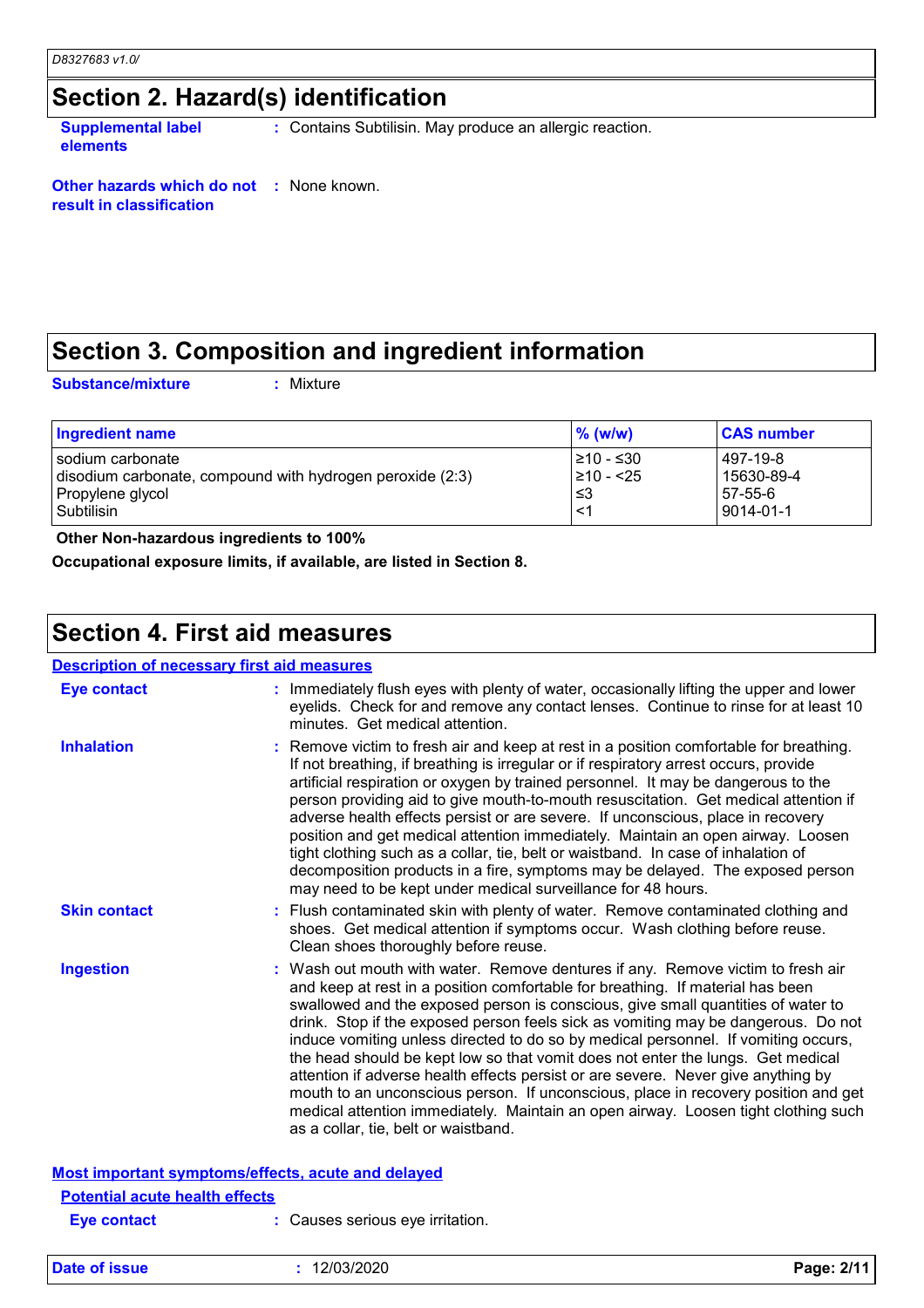## **Section 4. First aid measures**

| <b>Inhalation</b>                   | : No known significant effects or critical hazards.                                                                                                                           |
|-------------------------------------|-------------------------------------------------------------------------------------------------------------------------------------------------------------------------------|
| <b>Skin contact</b>                 | : No known significant effects or critical hazards.                                                                                                                           |
| <b>Ingestion</b>                    | : No known significant effects or critical hazards.                                                                                                                           |
| <b>Over-exposure signs/symptoms</b> |                                                                                                                                                                               |
| <b>Eye contact</b>                  | : Adverse symptoms may include the following:<br>pain or irritation<br>watering<br>redness                                                                                    |
| <b>Inhalation</b>                   | : No specific data.                                                                                                                                                           |
| <b>Skin contact</b>                 | : No specific data.                                                                                                                                                           |
| <b>Ingestion</b>                    | : No specific data.                                                                                                                                                           |
|                                     | Indication of immediate medical attention and special treatment needed, if necessary                                                                                          |
| <b>Notes to physician</b>           | : In case of inhalation of decomposition products in a fire, symptoms may be delayed.<br>The exposed person may need to be kept under medical surveillance for 48 hours.      |
| <b>Specific treatments</b>          | : No specific treatment.                                                                                                                                                      |
| <b>Protection of first-aiders</b>   | : No action shall be taken involving any personal risk or without suitable training. It<br>may be dangerous to the person providing aid to give mouth-to-mouth resuscitation. |
|                                     |                                                                                                                                                                               |

#### **See toxicological information (Section 11)**

### **Section 5. Fire-fighting measures**

| <b>Extinguishing media</b>                             |                                                                                                                                                                                                     |
|--------------------------------------------------------|-----------------------------------------------------------------------------------------------------------------------------------------------------------------------------------------------------|
| <b>Suitable extinguishing</b><br>media                 | : Use an extinguishing agent suitable for the surrounding fire.                                                                                                                                     |
| <b>Unsuitable extinguishing</b><br>media               | : None known.                                                                                                                                                                                       |
| <b>Specific hazards arising</b><br>from the chemical   | : No specific fire or explosion hazard.                                                                                                                                                             |
| <b>Hazardous thermal</b><br>decomposition products     | : Decomposition products may include the following materials:<br>carbon dioxide<br>carbon monoxide<br>nitrogen oxides<br>sulfur oxides<br>phosphorus oxides<br>metal oxide/oxides                   |
| <b>Special protective actions</b><br>for fire-fighters | : Promptly isolate the scene by removing all persons from the vicinity of the incident if<br>there is a fire. No action shall be taken involving any personal risk or without<br>suitable training. |
| <b>Special protective actions</b><br>for fire-fighters | : Fire-fighters should wear appropriate protective equipment and self-contained<br>breathing apparatus (SCBA) with a full face-piece operated in positive pressure<br>mode.                         |

### **Section 6. Accidental release measures**

### **Personal precautions, protective equipment and emergency procedures**

| <b>For non-emergency</b><br>personnel | : No action shall be taken involving any personal risk or without suitable training.<br>Evacuate surrounding areas. Keep unnecessary and unprotected personnel from<br>entering. Do not touch or walk through spilled material. Provide adequate<br>ventilation. Wear appropriate respirator when ventilation is inadequate. Put on |
|---------------------------------------|-------------------------------------------------------------------------------------------------------------------------------------------------------------------------------------------------------------------------------------------------------------------------------------------------------------------------------------|
|                                       | appropriate personal protective equipment.                                                                                                                                                                                                                                                                                          |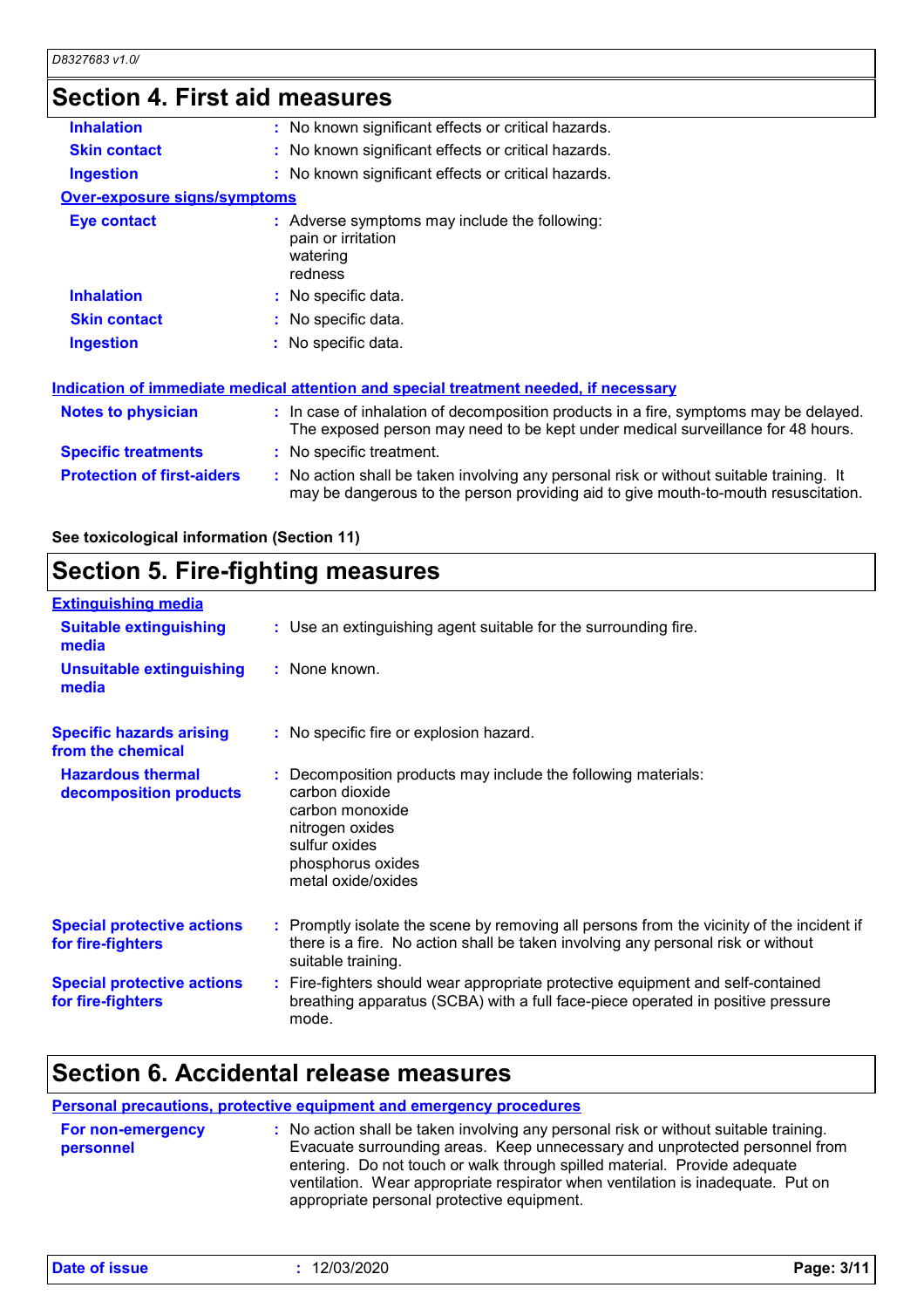## **Section 6. Accidental release measures**

| For emergency responders                                     | If specialized clothing is required to deal with the spillage, take note of any<br>information in Section 8 on suitable and unsuitable materials. See also the<br>information in "For non-emergency personnel".                                                                                                                                                                                                                                    |
|--------------------------------------------------------------|----------------------------------------------------------------------------------------------------------------------------------------------------------------------------------------------------------------------------------------------------------------------------------------------------------------------------------------------------------------------------------------------------------------------------------------------------|
| <b>Environmental precautions</b>                             | : Avoid dispersal of spilled material and runoff and contact with soil, waterways,<br>drains and sewers. Inform the relevant authorities if the product has caused<br>environmental pollution (sewers, waterways, soil or air).                                                                                                                                                                                                                    |
| <b>Methods and materials for containment and cleaning up</b> |                                                                                                                                                                                                                                                                                                                                                                                                                                                    |
| <b>Small spill</b>                                           | : Move containers from spill area. Avoid dust generation. Using a vacuum with<br>HEPA filter will reduce dust dispersal. Place spilled material in a designated,<br>labeled waste container. Dispose of via a licensed waste disposal contractor.                                                                                                                                                                                                  |
| Large spill                                                  | : Move containers from spill area. Approach release from upwind. Prevent entry into<br>sewers, water courses, basements or confined areas. Avoid dust generation. Do<br>not dry sweep. Vacuum dust with equipment fitted with a HEPA filter and place in a<br>closed, labeled waste container. Dispose of via a licensed waste disposal<br>contractor. Note: see Section 1 for emergency contact information and Section 13<br>for waste disposal. |

**See Section 1 for emergency contact information.**

**See Section 8 for information on appropriate personal protective equipment.**

**See Section 13 for additional waste treatment information.**

## **Section 7. Handling and storage**

#### **Precautions for safe handling**

| <b>Protective measures</b>                                                       | : Put on appropriate personal protective equipment (see Section 8). Do not ingest.<br>Avoid contact with eyes, skin and clothing. Keep in the original container or an<br>approved alternative made from a compatible material, kept tightly closed when not<br>in use. Empty containers retain product residue and can be hazardous. Do not<br>reuse container.                                                                                                                                                                                                                                                                                      |
|----------------------------------------------------------------------------------|-------------------------------------------------------------------------------------------------------------------------------------------------------------------------------------------------------------------------------------------------------------------------------------------------------------------------------------------------------------------------------------------------------------------------------------------------------------------------------------------------------------------------------------------------------------------------------------------------------------------------------------------------------|
| <b>Advice on general</b><br>occupational hygiene                                 | : Eating, drinking and smoking should be prohibited in areas where this material is<br>handled, stored and processed. Workers should wash hands and face before<br>eating, drinking and smoking. Remove contaminated clothing and protective<br>equipment before entering eating areas. See also Section 8 for additional<br>information on hygiene measures.                                                                                                                                                                                                                                                                                         |
| <b>Conditions for safe storage,</b><br>including any<br><b>incompatibilities</b> | Store between the following temperatures: 5 to 30°C (41 to 86°F). Store in<br>accordance with local regulations. Store in original container protected from direct<br>sunlight in a dry, cool and well-ventilated area, away from incompatible materials<br>(see Section 10) and food and drink. Keep container tightly closed and sealed until<br>ready for use. Containers that have been opened must be carefully resealed and<br>kept upright to prevent leakage. Do not store in unlabeled containers. Use<br>appropriate containment to avoid environmental contamination. See Section 10 for<br>incompatible materials before handling or use. |
| Do not store above the<br>following temperature                                  | :30 °C                                                                                                                                                                                                                                                                                                                                                                                                                                                                                                                                                                                                                                                |
| Do not store below the<br>following temperatures                                 | $:5^{\circ}C$                                                                                                                                                                                                                                                                                                                                                                                                                                                                                                                                                                                                                                         |

## **Section 8. Exposure controls and personal protection**

| <b>Control parameters</b>           |
|-------------------------------------|
| <b>Australia</b>                    |
| <b>Occupational exposure limits</b> |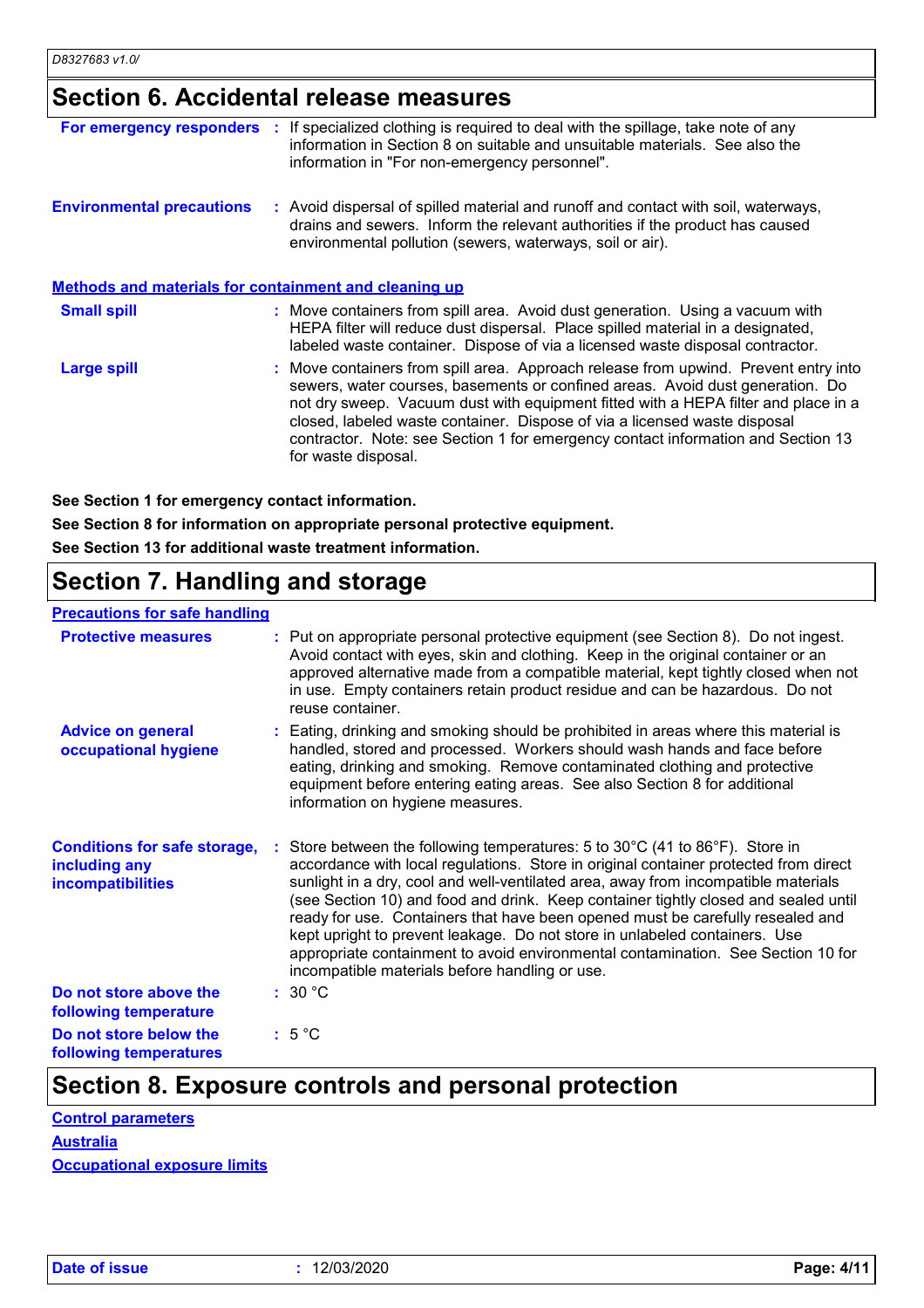## **Section 8. Exposure controls and personal protection**

| <b>Ingredient name</b> | <b>Exposure limits</b>                                                                                                                                                                                                     |
|------------------------|----------------------------------------------------------------------------------------------------------------------------------------------------------------------------------------------------------------------------|
| Propylene glycol       | Safe Work Australia (Australia, 4/2018).<br>TWA: 10 mg/m <sup>3</sup> 8 hours. Form: Particulate<br>TWA: 150 ppm 8 hours. Form: Vapor and particulates<br>TWA: 474 mg/m <sup>3</sup> 8 hours. Form: Vapor and particulates |

#### **New Zealand**

**Occupational exposure limits : No exposure standard allocated.**

| <b>Ingredient name</b> | <b>Exposure limits</b>                                                                                                                                                                                                                   |
|------------------------|------------------------------------------------------------------------------------------------------------------------------------------------------------------------------------------------------------------------------------------|
| propane-1,2-diol       | NZ HSWA 2015 (New Zealand, 11/2017).<br>WES-TWA: 10 mg/m <sup>3</sup> 8 hours. Form: Particulate<br>WES-TWA: 150 ppm 8 hours. Form: Vapor and<br>particulates<br>WES-TWA: 474 mg/m <sup>3</sup> 8 hours. Form: Vapor and<br>particulates |
| subtilisin             | NZ HSWA 2015 (New Zealand, 11/2017). Absorbed<br>through skin.<br>WES-Ceiling: 0.00006 mg/m <sup>3</sup> , (measured as 100% pure<br>crystalline enzyme)                                                                                 |

| <b>Appropriate engineering</b><br><b>controls</b> | : Good general ventilation should be sufficient to control worker exposure to airborne<br>contaminants.                                                                                                                                                                                                                         |
|---------------------------------------------------|---------------------------------------------------------------------------------------------------------------------------------------------------------------------------------------------------------------------------------------------------------------------------------------------------------------------------------|
| <b>Environmental exposure</b><br><b>controls</b>  | : Emissions from ventilation or work process equipment should be checked to ensure<br>they comply with the requirements of environmental protection legislation. In some<br>cases, fume scrubbers, filters or engineering modifications to the process<br>equipment will be necessary to reduce emissions to acceptable levels. |

#### **Individual protection measures**

| <b>Hygiene measures</b>       | : Wash hands, forearms and face thoroughly after handling chemical products, before<br>eating, smoking and using the lavatory and at the end of the working period.<br>Appropriate techniques should be used to remove potentially contaminated clothing.<br>Wash contaminated clothing before reusing. Ensure that eyewash stations and<br>safety showers are close to the workstation location.                                                                                                                                                                                                                         |            |
|-------------------------------|---------------------------------------------------------------------------------------------------------------------------------------------------------------------------------------------------------------------------------------------------------------------------------------------------------------------------------------------------------------------------------------------------------------------------------------------------------------------------------------------------------------------------------------------------------------------------------------------------------------------------|------------|
| <b>Eye/face protection</b>    | Safety eyewear complying with an approved standard should be used when a risk<br>assessment indicates this is necessary to avoid exposure to liquid splashes, mists,<br>gases or dusts. If contact is possible, the following protection should be worn,<br>unless the assessment indicates a higher degree of protection: chemical splash<br>goggles.                                                                                                                                                                                                                                                                    |            |
| <b>Skin protection</b>        |                                                                                                                                                                                                                                                                                                                                                                                                                                                                                                                                                                                                                           |            |
| <b>Hand protection</b>        | : Chemical-resistant, impervious gloves complying with an approved standard should<br>be worn at all times when handling chemical products if a risk assessment indicates<br>this is necessary. Considering the parameters specified by the glove manufacturer,<br>check during use that the gloves are still retaining their protective properties. It<br>should be noted that the time to breakthrough for any glove material may be<br>different for different glove manufacturers. In the case of mixtures, consisting of<br>several substances, the protection time of the gloves cannot be accurately<br>estimated. |            |
| <b>Body protection</b>        | : Personal protective equipment for the body should be selected based on the task<br>being performed and the risks involved and should be approved by a specialist<br>before handling this product.                                                                                                                                                                                                                                                                                                                                                                                                                       |            |
| <b>Other skin protection</b>  | : Appropriate footwear and any additional skin protection measures should be<br>selected based on the task being performed and the risks involved and should be<br>approved by a specialist before handling this product.                                                                                                                                                                                                                                                                                                                                                                                                 |            |
| <b>Respiratory protection</b> | Based on the hazard and potential for exposure, select a respirator that meets the<br>appropriate standard or certification. Respirators must be used according to a<br>respiratory protection program to ensure proper fitting, training, and other important<br>aspects of use.                                                                                                                                                                                                                                                                                                                                         |            |
| <b>Date of issue</b>          | : 12/03/2020                                                                                                                                                                                                                                                                                                                                                                                                                                                                                                                                                                                                              | Page: 5/11 |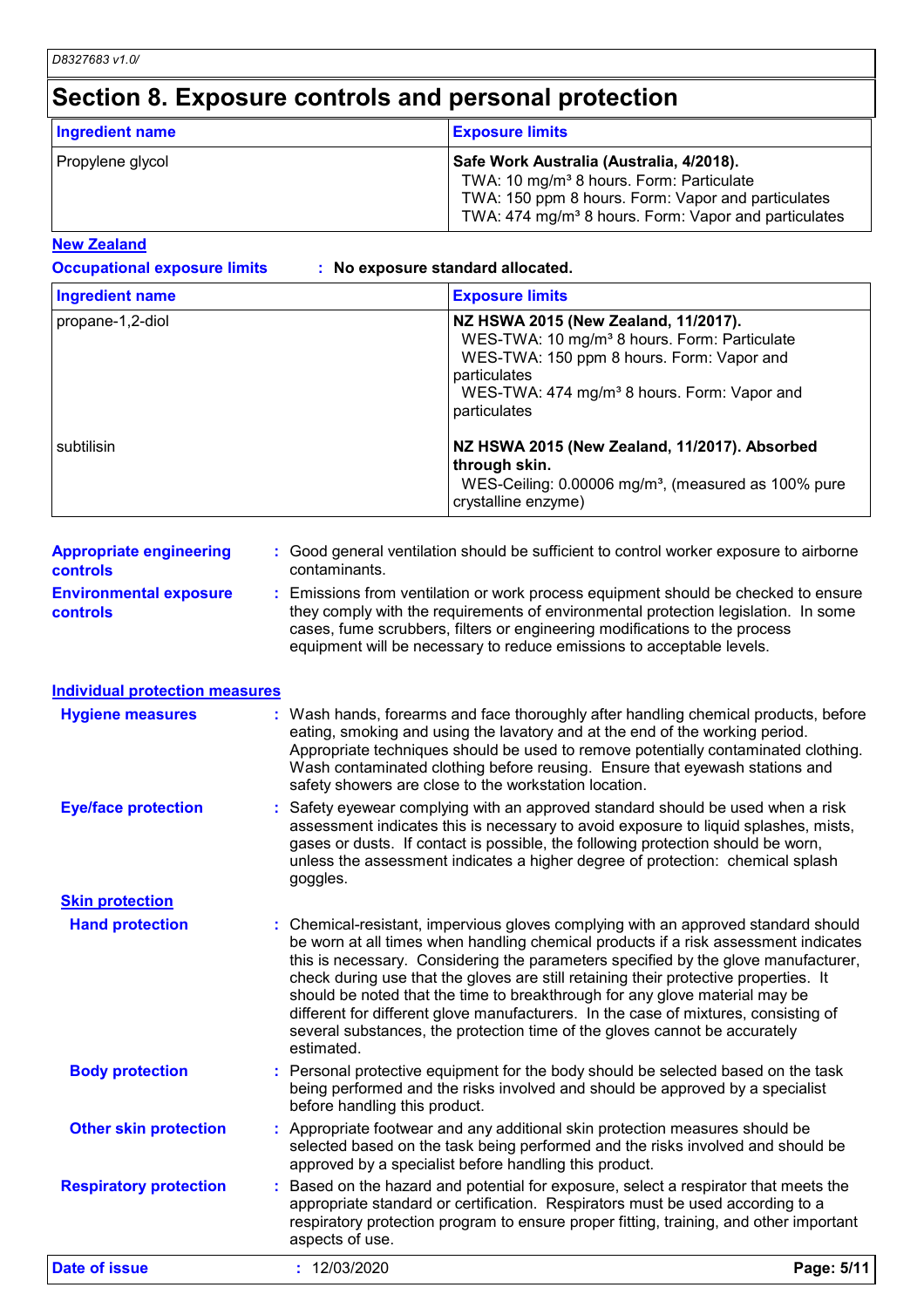## **Section 9. Physical and chemical properties**

| <b>Appearance</b>                                 |                                                                         |
|---------------------------------------------------|-------------------------------------------------------------------------|
| <b>Physical state</b>                             | : Solid. [Tablet.]                                                      |
| <b>Color</b>                                      | Blue, White, Red, Yellow.                                               |
| Odor                                              | Fragrant.                                                               |
| <b>Odor threshold</b>                             | Not determined                                                          |
| pH                                                | 10 [Conc. (% w/w): 10%]                                                 |
| <b>Melting point</b>                              | : Not available.                                                        |
| <b>Boiling point</b>                              | : Not available.                                                        |
| <b>Flash point</b>                                | Not available.                                                          |
| <b>Evaporation rate</b>                           | : Not determined                                                        |
| <b>Flammability (solid, gas)</b>                  | : Not determined                                                        |
| Lower and upper explosive<br>(flammable) limits   | : Not determined                                                        |
| <b>Vapor pressure</b>                             | : Not available.                                                        |
| <b>Vapor density</b>                              | : Not determined                                                        |
| <b>Relative density</b>                           | : Not determined                                                        |
| <b>Solubility</b>                                 | Partially soluble in the following materials: cold water and hot water. |
| <b>Solubility in water</b>                        | : Not available.                                                        |
| <b>Partition coefficient: n-</b><br>octanol/water | : Not determined                                                        |
| <b>Auto-ignition temperature</b>                  | : Not available.                                                        |
| <b>Decomposition temperature</b>                  | : Not available.                                                        |
| <b>SADT</b>                                       | : $>55^{\circ}$ C (>131 $^{\circ}$ F)                                   |
| <b>Heat of reaction</b>                           | $<$ 300 J/g                                                             |
| <b>Viscosity</b>                                  | Not available.                                                          |
| Flow time (ISO 2431)                              |                                                                         |

**Section 10. Stability and reactivity**

|                                              | .                                                                                                         |
|----------------------------------------------|-----------------------------------------------------------------------------------------------------------|
| <b>Hazardous decomposition</b><br>products   | : Under normal conditions of storage and use, hazardous decomposition products<br>should not be produced. |
| <b>Incompatible materials</b>                | : No specific data.                                                                                       |
| <b>Conditions to avoid</b>                   | : No specific data.                                                                                       |
| <b>Possibility of hazardous</b><br>reactions | : Under normal conditions of storage and use, hazardous reactions will not occur.                         |
| <b>Chemical stability</b>                    | : The product is stable.                                                                                  |
| <b>Reactivity</b>                            | : No specific test data related to reactivity available for this product or its ingredients.              |

### **Section 11. Toxicological information**

**Acute toxicity Information on toxicological effects**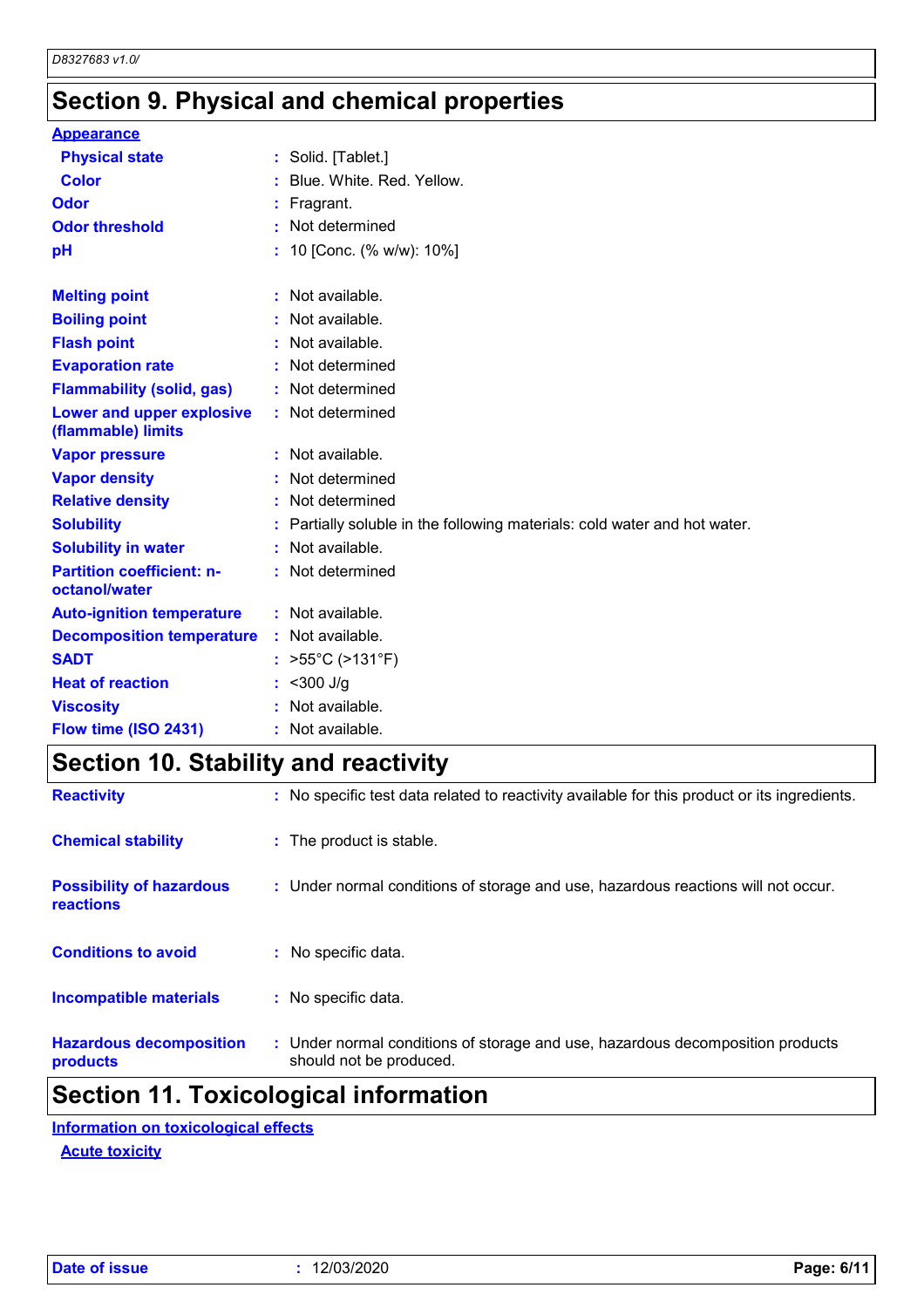## **Section 11. Toxicological information**

| <b>Product/ingredient name</b>     | <b>Result</b>                                                       |                | <b>Species</b> |              | <b>Dose</b> |                            | <b>Exposure</b>    |
|------------------------------------|---------------------------------------------------------------------|----------------|----------------|--------------|-------------|----------------------------|--------------------|
| sodium carbonate                   | LD50 Dermal                                                         |                | Rabbit         |              |             | >2000 mg/kg                |                    |
|                                    | LD50 Oral                                                           |                | Rat            |              |             | 2800 mg/kg                 |                    |
| disodium carbonate,                | LD50 Oral                                                           |                | Rat            |              |             | 1034 mg/kg                 |                    |
| compound with hydrogen             |                                                                     |                |                |              |             |                            |                    |
| peroxide (2:3)<br>Propylene glycol | LD50 Dermal                                                         |                | Rabbit         |              |             | 20800 mg/kg                |                    |
|                                    | LD50 Oral                                                           |                | Rat            |              | 20 g/kg     |                            |                    |
| <b>Conclusion/Summary</b>          | : Based on available data, the classification criteria are not met. |                |                |              |             |                            |                    |
| <b>Irritation/Corrosion</b>        |                                                                     |                |                |              |             |                            |                    |
| <b>Product/ingredient name</b>     | <b>Result</b>                                                       | <b>Species</b> |                | <b>Score</b> |             | <b>Exposure</b>            | <b>Observation</b> |
| sodium carbonate                   | Eyes - Mild irritant                                                | Rabbit         |                |              |             | 0.5 minutes                |                    |
|                                    |                                                                     |                |                |              |             | 100                        |                    |
|                                    |                                                                     |                |                |              |             | milligrams                 |                    |
|                                    | Eyes - Moderate irritant                                            | Rabbit         |                |              |             | 24 hours 100               |                    |
|                                    |                                                                     |                |                |              |             | milligrams                 |                    |
| Propylene glycol                   | Eyes - Mild irritant                                                | Rabbit         |                |              |             | 24 hours 500<br>milligrams |                    |
|                                    | Eyes - Mild irritant                                                | Rabbit         |                |              |             | 100                        |                    |
|                                    |                                                                     |                |                |              |             | milligrams                 |                    |
|                                    | Skin - Moderate irritant                                            | Child          |                |              |             | 96 hours 30                |                    |
|                                    |                                                                     |                |                |              |             | Percent                    |                    |
|                                    |                                                                     |                |                |              |             | continuous                 |                    |
|                                    | Skin - Mild irritant                                                | Human          |                |              |             | 168 hours                  |                    |
|                                    |                                                                     |                |                |              |             | 500                        |                    |
|                                    | Skin - Moderate irritant                                            | Human          |                |              |             | milligrams<br>72 hours 104 |                    |
|                                    |                                                                     |                |                |              |             | milligrams                 |                    |
|                                    |                                                                     |                |                |              |             | Intermittent               |                    |
|                                    | Skin - Mild irritant                                                | Woman          |                |              |             | 96 hours 30                |                    |
|                                    |                                                                     |                |                |              |             | Percent                    |                    |
| <b>Conclusion/Summary</b>          |                                                                     |                |                |              |             |                            |                    |
| <b>Skin</b>                        | : Based on available data, the classification criteria are not met. |                |                |              |             |                            |                    |
| <b>Eyes</b>                        | : Based on Calculation method: Causes serious eye irritation.       |                |                |              |             |                            |                    |
|                                    |                                                                     |                |                |              |             |                            |                    |
| <b>Respiratory</b>                 | : Based on available data, the classification criteria are not met. |                |                |              |             |                            |                    |
| <b>Sensitization</b>               |                                                                     |                |                |              |             |                            |                    |
| Not available.                     |                                                                     |                |                |              |             |                            |                    |
| <b>Conclusion/Summary</b>          |                                                                     |                |                |              |             |                            |                    |
| <b>Skin</b>                        | : Based on available data, the classification criteria are not met. |                |                |              |             |                            |                    |
| <b>Respiratory</b>                 | : Based on available data, the classification criteria are not met. |                |                |              |             |                            |                    |
|                                    |                                                                     |                |                |              |             |                            |                    |
| <b>Mutagenicity</b>                |                                                                     |                |                |              |             |                            |                    |
| Not available.                     |                                                                     |                |                |              |             |                            |                    |
| <b>Conclusion/Summary</b>          | : Based on available data, the classification criteria are not met. |                |                |              |             |                            |                    |
| <b>Carcinogenicity</b>             |                                                                     |                |                |              |             |                            |                    |
|                                    |                                                                     |                |                |              |             |                            |                    |
| Not available.                     |                                                                     |                |                |              |             |                            |                    |
| <b>Conclusion/Summary</b>          | : Based on available data, the classification criteria are not met. |                |                |              |             |                            |                    |
| <b>Reproductive toxicity</b>       |                                                                     |                |                |              |             |                            |                    |
| Not available.                     |                                                                     |                |                |              |             |                            |                    |
|                                    |                                                                     |                |                |              |             |                            |                    |
| <b>Conclusion/Summary</b>          | : Based on available data, the classification criteria are not met. |                |                |              |             |                            |                    |
| <b>Teratogenicity</b>              |                                                                     |                |                |              |             |                            |                    |
| Not available.                     |                                                                     |                |                |              |             |                            |                    |
|                                    |                                                                     |                |                |              |             |                            |                    |

**Conclusion/Summary :** Based on available data, the classification criteria are not met.

**Date of issue :** 12/03/2020 **Page: 7/11**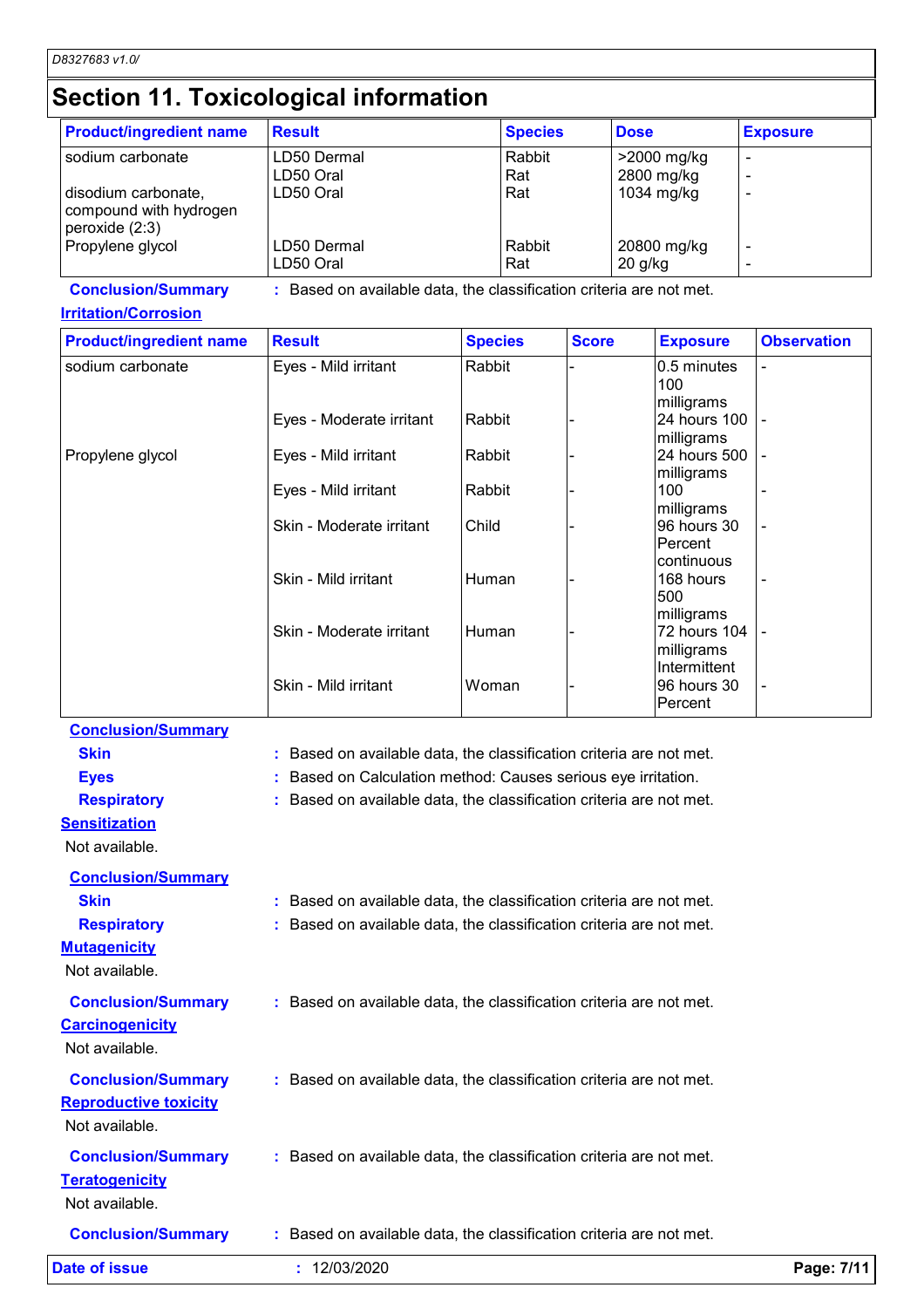### **Section 11. Toxicological information**

| Specific target organ toxicity (single exposure)<br>Not available.          |                                                                                            |
|-----------------------------------------------------------------------------|--------------------------------------------------------------------------------------------|
| <b>Specific target organ toxicity (repeated exposure)</b><br>Not available. |                                                                                            |
| <b>Aspiration hazard</b><br>Not available.                                  |                                                                                            |
| <b>Information on the likely</b><br>routes of exposure                      | $:$ Not available.                                                                         |
| <b>Potential acute health effects</b>                                       |                                                                                            |
| <b>Eye contact</b>                                                          | : Causes serious eye irritation.                                                           |
| <b>Inhalation</b>                                                           | : No known significant effects or critical hazards.                                        |
| <b>Skin contact</b>                                                         | : No known significant effects or critical hazards.                                        |
| <b>Ingestion</b>                                                            | : No known significant effects or critical hazards.                                        |
|                                                                             | Symptoms related to the physical, chemical and toxicological characteristics               |
| <b>Eye contact</b>                                                          | : Adverse symptoms may include the following:<br>pain or irritation<br>watering<br>redness |
| <b>Inhalation</b>                                                           | : No specific data.                                                                        |
| <b>Skin contact</b>                                                         | : No specific data.                                                                        |
| <b>Ingestion</b>                                                            | : No specific data.                                                                        |
|                                                                             | Delayed and immediate effects and also chronic effects from short and long term exposure   |
| <b>Short term exposure</b>                                                  |                                                                                            |
| <b>Potential immediate</b><br>effects                                       | : Not available.                                                                           |
| <b>Potential delayed effects</b><br>Long term exposure                      | : Not available.                                                                           |
| <b>Potential immediate</b><br>effects                                       | : Not available.                                                                           |
| <b>Potential delayed effects</b>                                            | : Not available.                                                                           |
| <b>Potential chronic health effects</b>                                     |                                                                                            |
| Not available.                                                              |                                                                                            |
| <b>Conclusion/Summary</b>                                                   | Based on available data, the classification criteria are not met.                          |
| <b>General</b>                                                              | No known significant effects or critical hazards.                                          |
| <b>Carcinogenicity</b>                                                      | No known significant effects or critical hazards.                                          |
| <b>Mutagenicity</b>                                                         | No known significant effects or critical hazards.<br>÷                                     |
| <b>Teratogenicity</b>                                                       | No known significant effects or critical hazards.                                          |
| <b>Developmental effects</b>                                                | No known significant effects or critical hazards.                                          |
| <b>Fertility effects</b>                                                    | : No known significant effects or critical hazards.                                        |
|                                                                             |                                                                                            |

### **Numerical measures of toxicity**

### Oral 5080.6 mg/kg **Route ATE value Acute toxicity estimates**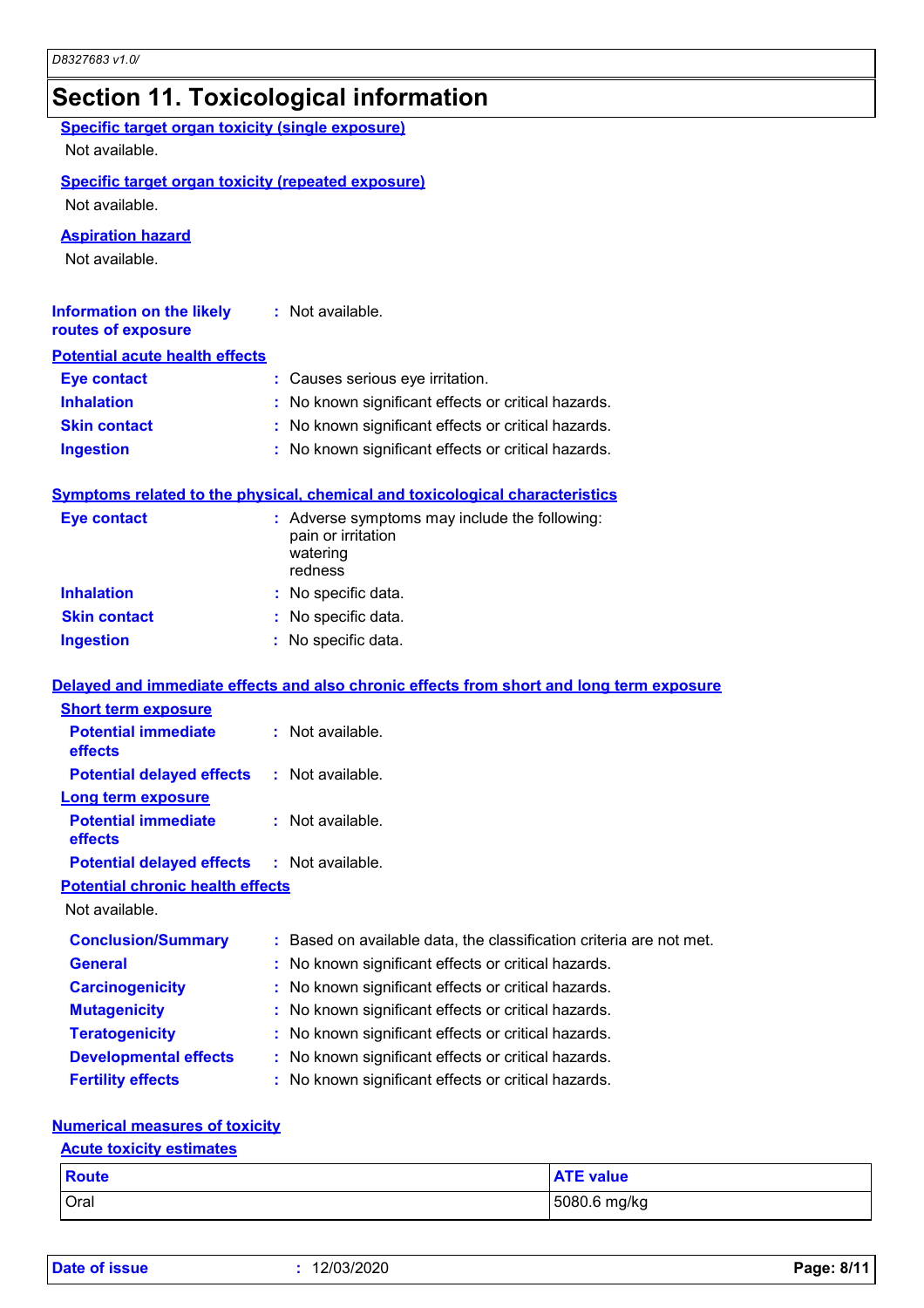## **Section 11. Toxicological information**

## **Section 12. Ecological information**

#### **Toxicity**

| <b>Product/ingredient name</b>                                  | <b>Result</b>                       | <b>Species</b>                      | <b>Exposure</b> |
|-----------------------------------------------------------------|-------------------------------------|-------------------------------------|-----------------|
| sodium carbonate                                                | Acute EC50 242000 µg/l Fresh water  | Algae - Navicula seminulum          | 96 hours        |
|                                                                 | Acute LC50 176000 µg/l Fresh water  | Crustaceans - Amphipoda             | 48 hours        |
|                                                                 | Acute LC50 265000 µg/l Fresh water  | Daphnia - Daphnia magna             | 48 hours        |
|                                                                 | Acute LC50 300000 µg/l Fresh water  | Fish - Lepomis macrochirus          | 96 hours        |
| disodium carbonate,<br>compound with hydrogen<br>peroxide (2:3) | Acute EC50 70 mg/l                  | Algae - Chlorella emersonii         | 240 hours       |
|                                                                 | Acute EC50 4.9 mg/l                 | Daphnia - Daphnia Pulex             | 48 hours        |
|                                                                 | Acute LC50 70.7 mg/l                | Fish - Pimephales promelas          | 48 hours        |
| Propylene glycol                                                | Acute EC50 >110 ppm Fresh water     | Daphnia - Daphnia magna             | 48 hours        |
|                                                                 | Acute LC50 1020000 µg/l Fresh water | Crustaceans - Ceriodaphnia<br>dubia | 48 hours        |
|                                                                 | Acute LC50 710000 µg/l Fresh water  | Fish - Pimephales promelas          | 96 hours        |

**Conclusion/Summary :** Based on available data, the classification criteria are not met.

#### **Persistence and degradability**

Not available.

### **Bioaccumulative potential**

| <b>Product/ingredient name</b> | <b>LogP</b> <sub>ow</sub> | n^I<br>56. | <b>Potential</b> |
|--------------------------------|---------------------------|------------|------------------|
| Propylene glycol               | .07                       |            | low              |

#### **Mobility in soil**

**Soil/water partition coefficient (Koc) :** Not available.

**Other adverse effects** : No known significant effects or critical hazards.

## **Section 13. Disposal considerations**

| <b>Disposal methods</b> | : The generation of waste should be avoided or minimized wherever possible.<br>Disposal of this product, solutions and any by-products should at all times comply<br>with the requirements of environmental protection and waste disposal legislation<br>and any regional local authority requirements. Dispose of surplus and non-<br>recyclable products via a licensed waste disposal contractor. Waste should not be<br>disposed of untreated to the sewer unless fully compliant with the requirements of<br>all authorities with jurisdiction. Waste packaging should be recycled. Incineration or<br>landfill should only be considered when recycling is not feasible. This material and<br>its container must be disposed of in a safe way. Care should be taken when |
|-------------------------|--------------------------------------------------------------------------------------------------------------------------------------------------------------------------------------------------------------------------------------------------------------------------------------------------------------------------------------------------------------------------------------------------------------------------------------------------------------------------------------------------------------------------------------------------------------------------------------------------------------------------------------------------------------------------------------------------------------------------------------------------------------------------------|
|                         | handling emptied containers that have not been cleaned or rinsed out. Empty<br>containers or liners may retain some product residues. Avoid dispersal of spilled<br>material and runoff and contact with soil, waterways, drains and sewers.                                                                                                                                                                                                                                                                                                                                                                                                                                                                                                                                   |

## **Section 14. Transport information**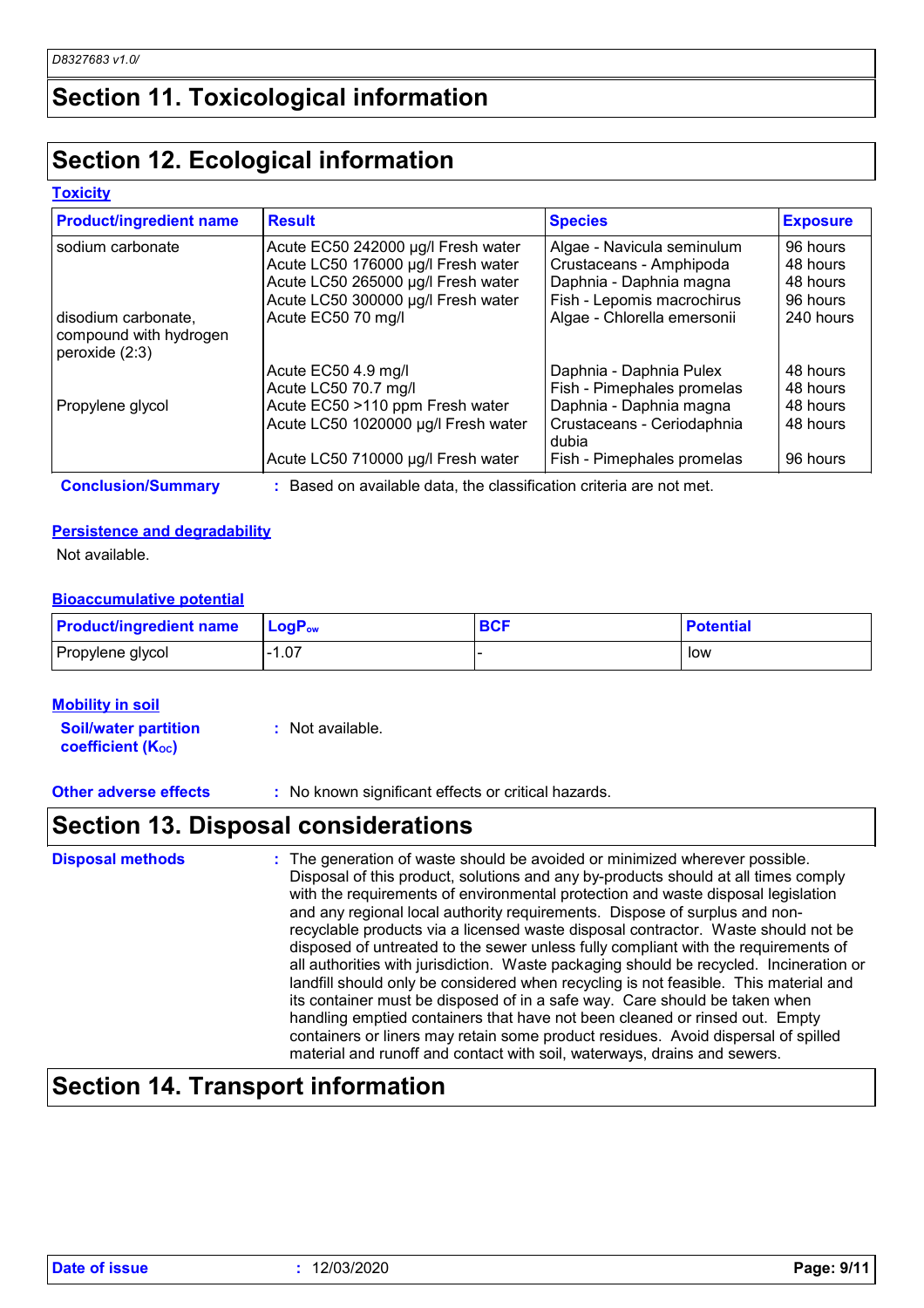## **Section 14. Transport information**

|                                      | <b>ADG</b>               | <b>ADR/RID</b> | <b>IMDG</b>              | <b>IATA</b>              |  |  |  |
|--------------------------------------|--------------------------|----------------|--------------------------|--------------------------|--|--|--|
| <b>UN number</b>                     | Not regulated.           | Not regulated. | Not regulated.           | Not regulated.           |  |  |  |
| <b>UN proper</b><br>shipping name    |                          |                |                          |                          |  |  |  |
| <b>Transport hazard</b><br>class(es) | $\overline{\phantom{a}}$ |                | $\overline{\phantom{0}}$ | $\overline{\phantom{0}}$ |  |  |  |
| <b>Packing group</b>                 | $\overline{\phantom{0}}$ |                | $\overline{\phantom{0}}$ |                          |  |  |  |
| <b>Environmental</b><br>hazards      | No.                      | No.            | No.                      | No.                      |  |  |  |

**Special precautions for user** : Transport within user's premises: always transport in closed containers that are upright and secure. Ensure that persons transporting the product know what to do in the event of an accident or spillage.

**Transport in bulk according to Annex II of MARPOL and the IBC Code :** Not available.

### **Section 15. Regulatory information**

#### **Australia inventory (AICS) : CHASE { ] [ }^}**  $\sigma$  **het**  $\Lambda$  **and**  $\sigma$  **and**  $\Lambda$  **in**  $\sigma$  **and**  $\sigma$  **and**  $\sigma$ **Standard Uniform Schedule of Medicine and Poisons Model Work Health and Safety Regulations - Scheduled Substances** No listed substance Not Scheduled **New Zealand Inventory of Chemicals (NZIoC)** : CHEM<sup>S</sup>RI{][}^} or heat Ana coan a line coan **HSNO Group Standard :** Cleaning Products (Subsidiary Hazard)

**HSNO Approval Number :** HSR002530

### **Section 16. Any other relevant information**

| <b>Key to abbreviations</b>                        | : ADG = Australian Dangerous Goods<br>ATE = Acute Toxicity Estimate<br>BCF = Bioconcentration Factor<br>GHS = Globally Harmonized System of Classification and Labelling of Chemicals<br>IATA = International Air Transport Association<br><b>IBC</b> = Intermediate Bulk Container<br><b>IMDG = International Maritime Dangerous Goods</b><br>LogPow = logarithm of the octanol/water partition coefficient<br>MARPOL = International Convention for the Prevention of Pollution From Ships,<br>1973 as modified by the Protocol of 1978. ("Marpol" = marine pollution)<br>NOHSC = National Occupational Health and Safety Commission<br>SUSMP = Standard Uniform Schedule of Medicine and Poisons<br>$UN = United Nations$ |
|----------------------------------------------------|------------------------------------------------------------------------------------------------------------------------------------------------------------------------------------------------------------------------------------------------------------------------------------------------------------------------------------------------------------------------------------------------------------------------------------------------------------------------------------------------------------------------------------------------------------------------------------------------------------------------------------------------------------------------------------------------------------------------------|
| Date of issue / Date of<br>revision                | : 12/03/2020                                                                                                                                                                                                                                                                                                                                                                                                                                                                                                                                                                                                                                                                                                                 |
| <b>Version</b>                                     | : 1È€S                                                                                                                                                                                                                                                                                                                                                                                                                                                                                                                                                                                                                                                                                                                       |
| <b>Procedure used to derive the classification</b> |                                                                                                                                                                                                                                                                                                                                                                                                                                                                                                                                                                                                                                                                                                                              |